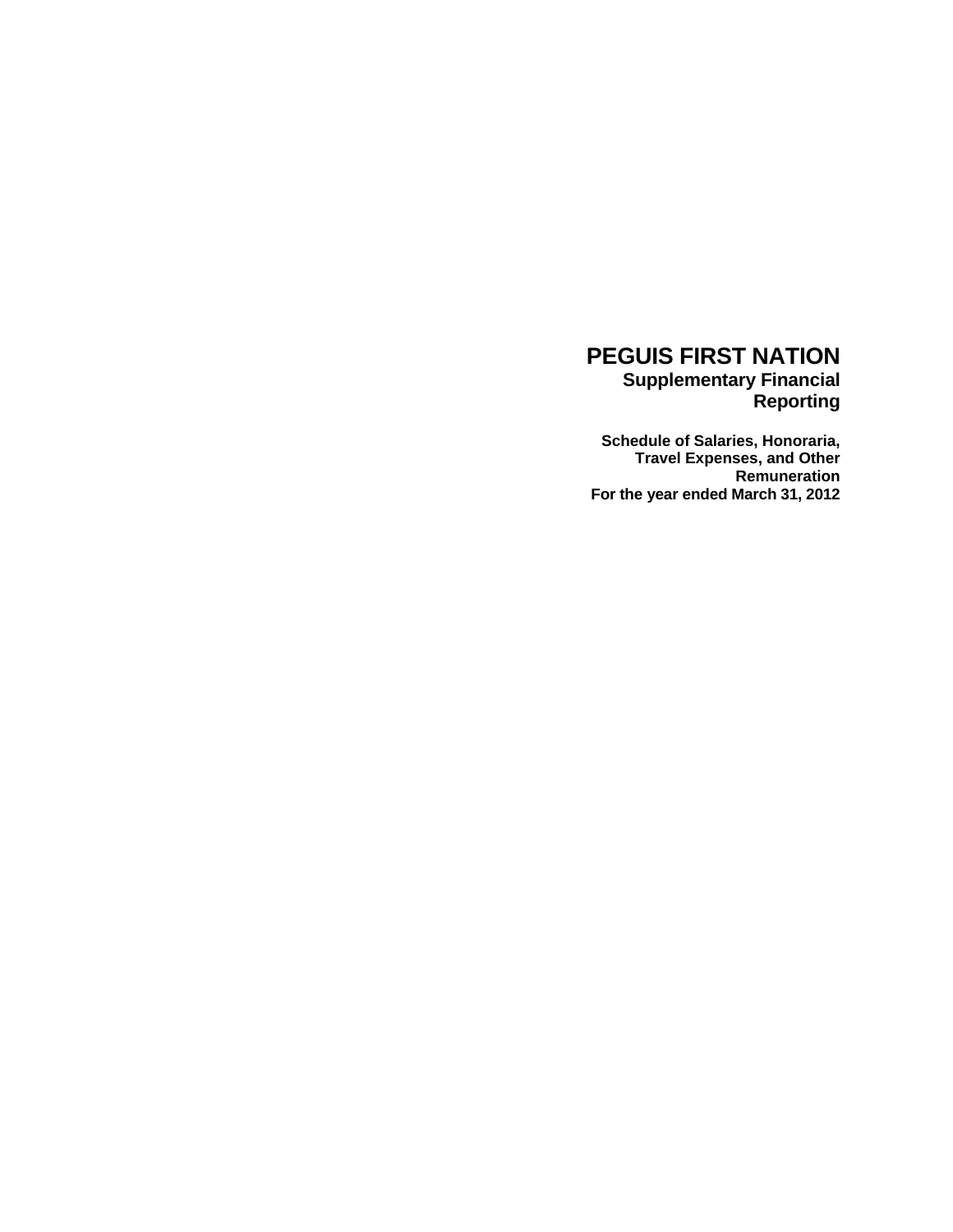# **PEGUIS FIRST NATION**

**Supplementary Financial Reporting For the year ended March 31, 2012**

### **Contents**

| <b>Review Engagement Report</b>                                       |   |
|-----------------------------------------------------------------------|---|
| Schedule of Salary, Honoraria, Travel Expenses and Other Remuneration | 3 |
| <b>Note to Schedule</b>                                               |   |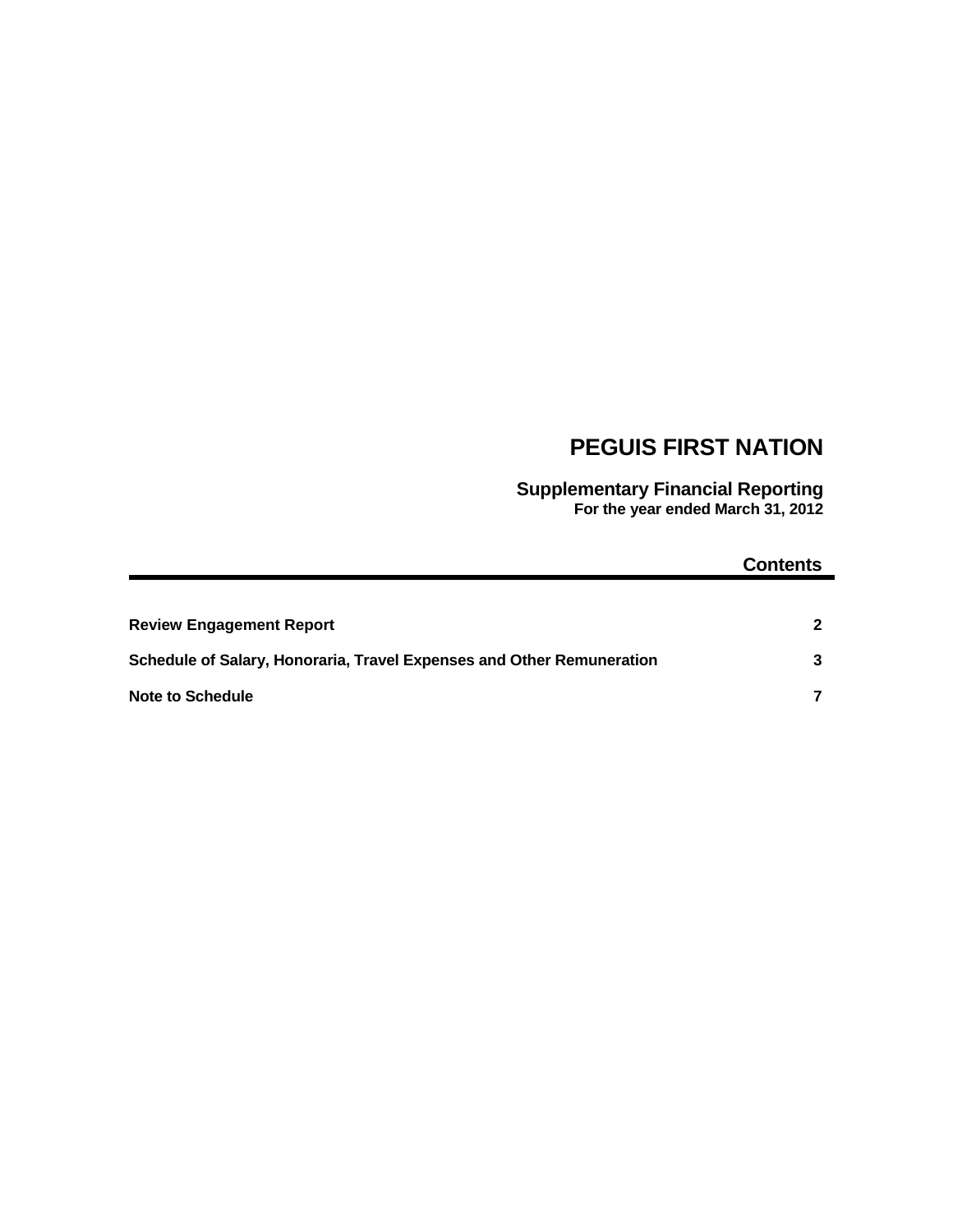

Tel: 204 956 7200 Fax: 204 926 7201 Toll-free: 800 268 3337 www.bdo.ca

.

BDO Canada LLP/s.r.l. 700 - 200 Graham Avenue Winnipeg MB R3C 4L5 Canada

### **Review Engagement Report**

 $\overline{2}$ 

#### To the Members of PEGUIS FIRST NATION

At the request of PEGUIS FIRST NATION, we have reviewed the Schedule of Salaries, Honoraria, Travel Expenses and Other Remuneration of PEGUIS FIRST NATION for the year ended March 31, 2012, calculated pursuant to the requirements of the Department of Aboriginal Affairs and Northern Development Canada 2011-12 Year-end Reporting Handbook.

Our review was made in accordance with Canadian generally accepted standards for review engagements, and accordingly, consisted primarily of enquiry, analytical procedures and discussion related to information supplied to us by the Association.

A review does not constitute an audit and, consequently, we do not express an audit opinion on this Schedule of Salaries, Honoraria, Travel Expenses and Other Remuneration.

Based on our review, nothing has come to our attention that causes us to believe that this Schedule of Salary, Honoraria and Travel Expenses is not, in all material respects, in accordance with the requirements of the Department of Aboriginal Affairs and Northern Development Canada 2011-12 Year-end Reporting Handbook.

O Canada LUP

**Chartered Accountants** 

Winnipeg, Manitoba October 16, 2012

BDO Canada LLP, a Canadian limited liability partnership, is a member of BDO International Limited, a UK company limited by guarantee, and forms part of the international BDO network of independent member firms.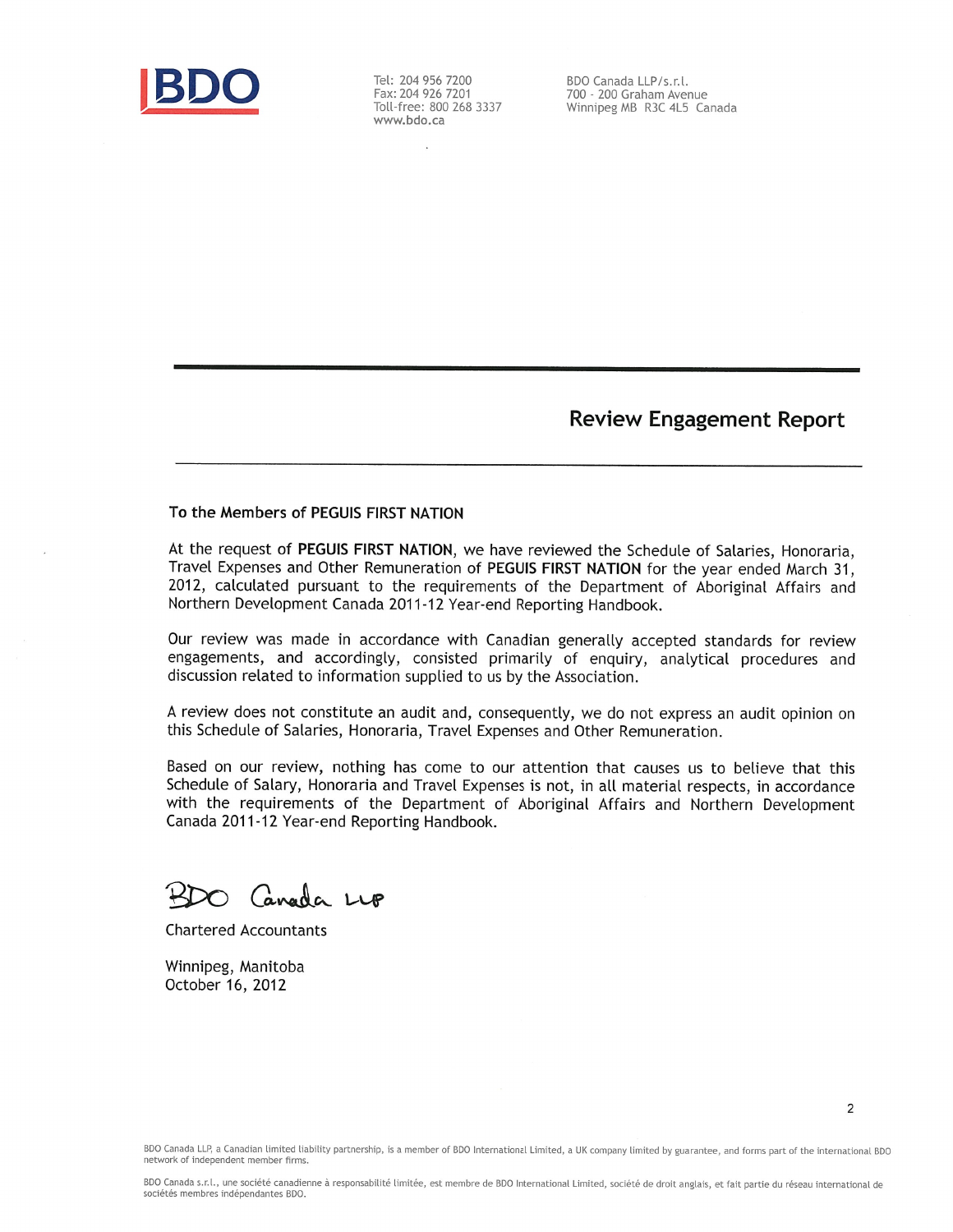| Individual            | <b>Position</b>                                               | # of<br>months    | <b>Salary</b>  | Honoraria      | <b>Other</b><br>Remuneration | Total   | Travel<br><b>Expenses</b> |
|-----------------------|---------------------------------------------------------------|-------------------|----------------|----------------|------------------------------|---------|---------------------------|
|                       | <b>Elected Officials</b>                                      |                   |                |                |                              |         |                           |
| Bear, Brian           | School Board<br>Member                                        | 12                | 46,997         |                | 6,454                        | 53,451  | 5,004                     |
| Bear, Mary T.         | Councillor                                                    | 12                | 80,000         |                | 9,790                        | 89,790  | 74,104                    |
| Bird, (Debra) Darlene | Councillor                                                    | 12                | 80,000         |                | 14,490                       | 94,490  | 64,964                    |
| Cochrane, Glen        | <b>Former Councillor</b>                                      | $\blacksquare$    | 4,160          |                | 49,843                       | 54,003  | 884                       |
| Hudson, Glenn         | Chief                                                         | 12                | 100,000        |                | 11,009                       | 111,009 | 82,689                    |
| Sinclair, Tracy       | School Board<br>Member                                        | 12                | 42,246         |                | 6,215                        | 48,461  | 6,216                     |
| Stevenson, Louis      | Councillor                                                    | 12                | 80,000         | $\blacksquare$ | 640                          | 80,640  | 64,626                    |
| Sutherland, Carrie Y. | School Board<br>Member and<br>Director                        | 12                | 99,570         |                | 8,892                        | 108,462 | 10,496                    |
| Sutherland, Glennis   | <b>Former Councillor</b>                                      | $\blacksquare$    | 2,038          |                | 36,865                       | 38,903  | 13,611                    |
| Sutherland, Mike      | Councillor                                                    | $12 \overline{ }$ | 80,000         | $\blacksquare$ | 2,225                        | 82,225  | 75,773                    |
|                       | <b>Appointed</b><br><b>Officials</b>                          |                   |                |                |                              |         |                           |
| Ayerst, Bernice       | Housing Board                                                 | 12                | $\blacksquare$ | 5,200          |                              | 5,200   | 1,431                     |
| Bear, Larry           | Al-care Centre<br>Board                                       | 12                | 9,009          | 12,360         | 9,147                        | 30,516  | 4,565                     |
| Bear, Maurice         | <b>Health Centre</b><br>Board                                 | 12                | 10,116         | 4,750          | 564                          | 15,430  | 200                       |
| Bear, Josephine       | <b>Healing Centre</b><br>Director and<br><b>Housing Board</b> | 12                | 60,008         | 850            | 1,650                        | 62,508  | 7,177                     |
| Bear, Maurice         | <b>Health Centre</b><br>Board                                 | 12                | $\blacksquare$ | 1,500          |                              | 1,500   |                           |
| Campbell, Pauline M.  | <b>Health Centre</b><br><b>Board</b>                          | 12                | $\blacksquare$ | 1,500          |                              | 1,500   |                           |
| Cochrane, Dean        | Justice Committee                                             | 12                |                | 700            |                              | 700     |                           |
| Daniels, Geraldine    | Al-care Centre<br>Board                                       | 12                | $\blacksquare$ | 12,360         |                              | 12,360  | 3,325                     |
| Delorme, Robert       | Senior Centre<br>Board                                        | 12                | $\blacksquare$ | 1,150          |                              | 1,150   |                           |
| Fiddler, Margaret A.  | <b>Senior Centre</b><br>Board                                 | 12                |                | 1,450          |                              | 1,450   |                           |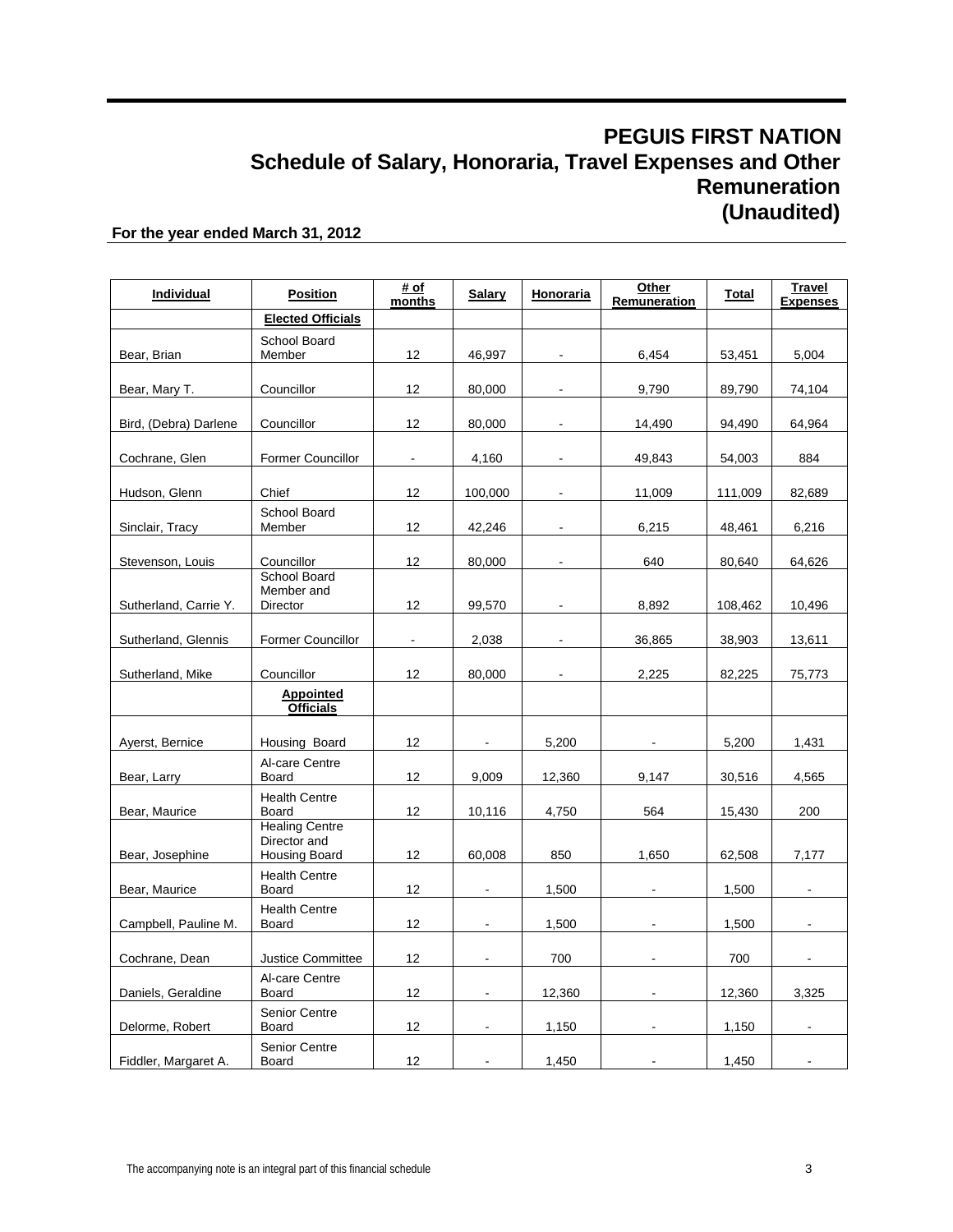| <b>Individual</b>           | <b>Position</b>                                     | # of<br>months    | <b>Salary</b>            | Honoraria | Other<br>Remuneration    | Total  | Travel<br><b>Expenses</b> |
|-----------------------------|-----------------------------------------------------|-------------------|--------------------------|-----------|--------------------------|--------|---------------------------|
|                             | <b>Appointed</b><br><b>Officials</b><br>(continued) |                   |                          |           |                          |        |                           |
| Flett, Margaret May         | Justice Committee                                   | 12                | $\blacksquare$           | 550       |                          | 550    |                           |
| Gleich, Bertha              | <b>Health Centre</b><br><b>Board</b>                | 12                | $\blacksquare$           | 1,500     |                          | 1,500  |                           |
| Genaille, Ken               | <b>Health Centre</b><br>Board                       | 12                | $\blacksquare$           | 1,000     |                          | 1,000  | $\blacksquare$            |
| Manningway, Alex            | Housing Board                                       | 12                |                          | 4,350     |                          | 4,350  | 750                       |
| Manningway,<br>G. Wayne     | <b>Housing Board</b>                                | 12                | 300                      | 5,151     |                          | 5,451  | 805                       |
| Manningway, Irene           | <b>Justice Committee</b>                            | 12                | $\overline{\phantom{a}}$ | 4,699     | $\blacksquare$           | 4,699  | $\blacksquare$            |
| Mason, Raymond              | Governance<br>Committee                             | 12                | $\blacksquare$           | 2,000     |                          | 2,000  |                           |
| McCorrister, Elva           | Governance<br>Committee                             | 12                |                          | 100       |                          | 100    |                           |
| McCorrister,<br>Lawrence    | Governance<br>Committee                             | 12                | $\blacksquare$           | 450       | $\overline{\phantom{a}}$ | 450    | $\blacksquare$            |
| Sanderson, Mary<br>Margaret | <b>Justice Committee</b>                            | 12                |                          | 4649      |                          | 4.649  |                           |
| Sinclair, Alfreida          | Governance<br>Committee                             | 12                |                          | 1,050     |                          | 1,050  |                           |
| Sinclair, Henry James       | Governance<br>Committee                             | $12 \overline{ }$ | $\blacksquare$           | 850       | $\blacksquare$           | 850    | $\blacksquare$            |
| Sinclair, Lloyd             | Dev Corp Board/<br>Governance<br>Committee          | 12                |                          | 2,000     |                          | 2.000  | 1,329                     |
| Spence, Della               | Al-care Centre<br>Board                             | 12                | 34,548                   | 12,360    | 5,155                    | 52,062 | 3,387                     |
| Spence, Walter              | Governance<br>Committee                             | 12                | $\blacksquare$           | 900       | $\blacksquare$           | 900    | $\blacksquare$            |
| Stevenson, Eugene           | PFNTE Board                                         | 12                | $\blacksquare$           | 3,500     |                          | 3,500  | 3,610                     |
| Stevenson, Kathy            | Senior Centre<br>Board                              | 12                | $\blacksquare$           | 300       |                          | 300    |                           |
| Stevenson, Shirley          | <b>Health Centre</b><br>Board                       | 12                | $\blacksquare$           | 1,500     | $\blacksquare$           | 1,500  | $\blacksquare$            |
| Stranger, Chris             | <b>Senior Centre</b><br>Board                       | 12                | $\blacksquare$           | 800       | $\blacksquare$           | 800    | -                         |
| Stranger, Dorothy           | Justice<br>Committee/Senior<br>Centre board         | 12                | $\blacksquare$           | 6,049     | $\blacksquare$           | 6,049  | $\blacksquare$            |
| Sutherland, Anita           | Governance<br>Committee                             | 12                | $\blacksquare$           | 1,050     | $\blacksquare$           | 1,050  | $\blacksquare$            |
| Sutherland, Maurice         | Governance<br>Committee                             | 12                | $\blacksquare$           | 1,250     | $\blacksquare$           | 1,250  | $\blacksquare$            |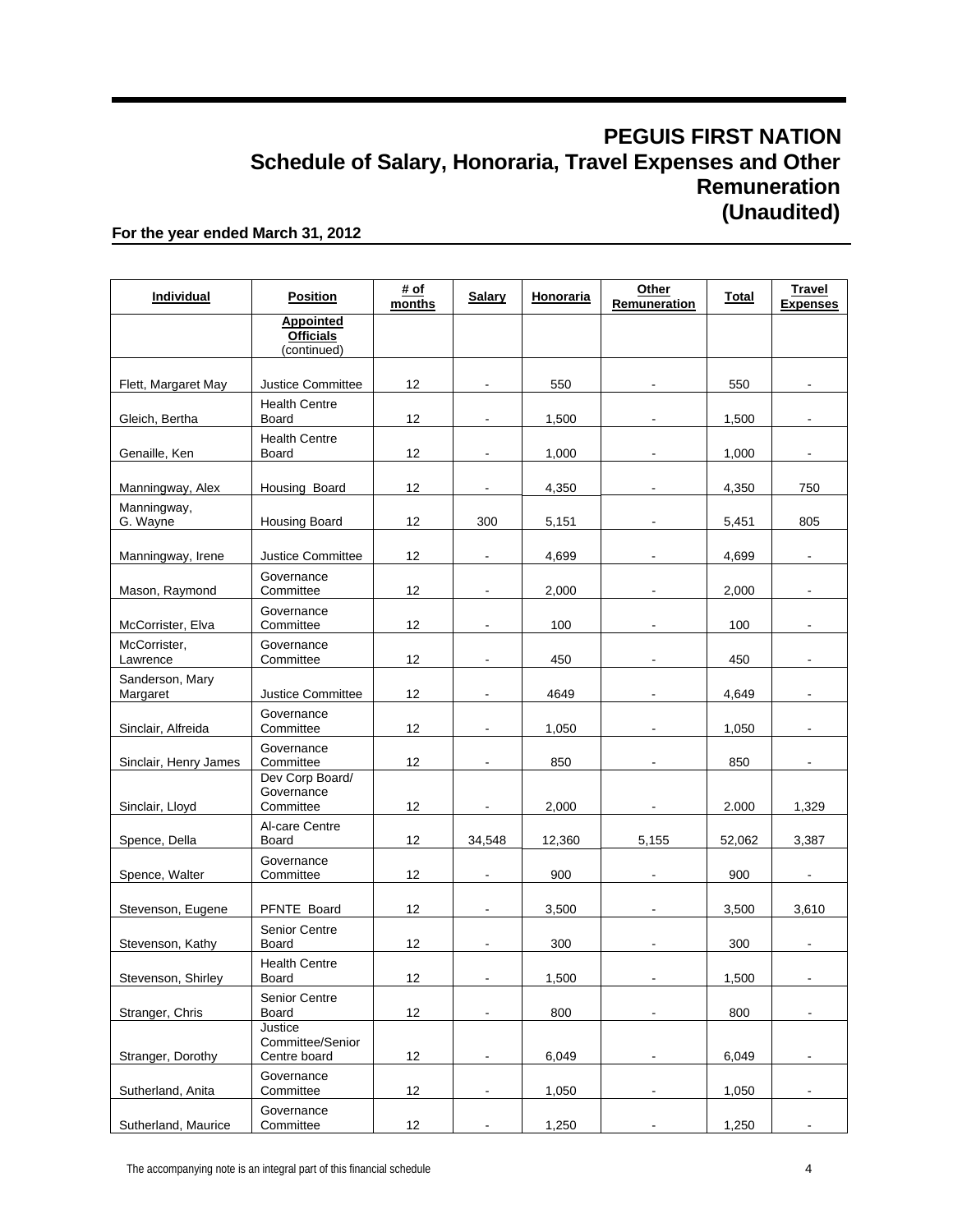| Individual          | <b>Position</b>                                     | # of<br>months | <b>Salary</b>  | Honoraria                | Other<br>Remuneration | <b>Total</b> | <b>Travel</b><br><b>Expenses</b> |
|---------------------|-----------------------------------------------------|----------------|----------------|--------------------------|-----------------------|--------------|----------------------------------|
|                     | <b>Appointed</b><br><b>Officials</b><br>(continued) |                |                |                          |                       |              |                                  |
| Sutherland, Whelan  | Dev Corp Board                                      | 12             | $\blacksquare$ | 4,126                    |                       | 4,126        |                                  |
| Sutherland, William | Al-care Centre<br>Board                             | 12             |                | 12,360                   |                       | 12,360       | 4,346                            |
| Thomas, Larry       | Al-care Centre<br>Board                             | 12             | 6,463          | 12,360                   | 434                   | 19,257       | 3,585                            |
| Thomas, Myrtle Lois | <b>Justice Committee</b>                            | 12             | $\blacksquare$ | 3,599                    |                       | 3,599        |                                  |
| Wastasecoot, Karen  | <b>Housing Board</b>                                | 12             |                | 5,500                    |                       | 5,500        | 751                              |
|                     | <b>Unelected Senior</b><br><b>Officials</b>         |                |                |                          |                       |              |                                  |
|                     | Health<br>Department Head                           | 12             | 89.907         |                          | 10,130                | 100,037      | 900                              |
|                     | Dev Corp General<br>Manager                         | 12             | 72,170         |                          | 8,591                 | 80,761       | 12,921                           |
|                     | Dev Corp Finance<br>Department Head                 | 12             | 63,542         | $\blacksquare$           | 8,215                 | 71,757       | 6,973                            |
|                     | <b>Traditional Healing</b><br>Director              | 12             | 70,054         |                          | 8,904                 | 78,958       |                                  |
|                     | Acting T&E Head                                     | 12             | 51,418         |                          | 7,543                 | 58,961       |                                  |
|                     | <b>Chief Operating</b><br>Officer                   | 12             | 79,997         | $\overline{\phantom{a}}$ | 9,855                 | 89,852       | 11,791                           |
|                     | T&E Manager                                         | 12             | 62,130         |                          | 8,376                 | 70,506       | 5,742                            |
|                     | Al-care Centre<br>Director                          | 12             | 78,051         |                          | 2,902                 | 80,953       | 5,343                            |
|                     | Social Department<br>Head                           | 12             | 53,050         | $\blacksquare$           | 6,161                 | 59,211       | 9,792                            |
|                     | <b>Fisher Ambulance</b><br>Manager                  | 12             | 54,622         |                          | 1,633                 | 56,255       |                                  |
|                     | Human Resources<br>Director                         | 12             | 78,572         |                          | 8,403                 | 86,975       | 5,412                            |
|                     | Home Hardware<br>Manager                            | 12             | 44,928         |                          | 7,510                 | 52,438       | 626                              |
|                     | <b>PCH Department</b><br>Head                       | 12             | 64,690         |                          | 8,239                 | 72,929       | 1,417                            |
|                     | <b>Treaty Committee</b><br>Department Head          | 12             | 51,052         |                          | 3,819                 | 54,871       | 4,392                            |
|                     | Headstart/<br>Daycare Dept<br>Head                  | 12             | 57,741         |                          | 8,239                 | 65,980       |                                  |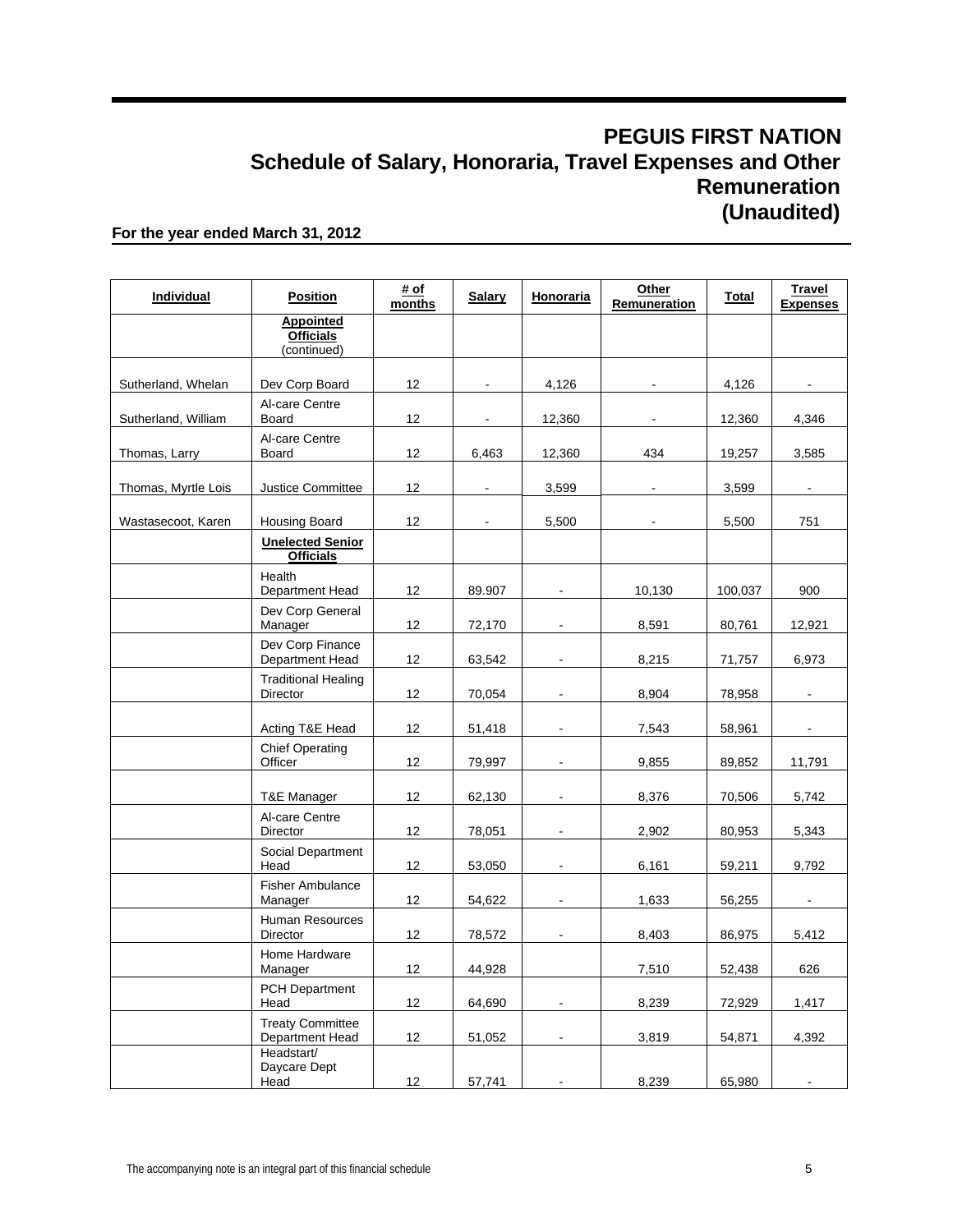| Individual | <b>Position</b>                                            | # of<br>months    | <b>Salary</b> | Honoraria | Other<br>Remuneration | <b>Total</b> | <b>Travel</b><br><b>Expenses</b> |
|------------|------------------------------------------------------------|-------------------|---------------|-----------|-----------------------|--------------|----------------------------------|
|            | <b>Unelected Senior</b><br><b>Officials</b><br>(continued) |                   |               |           |                       |              |                                  |
|            | Peguis Family<br>Foods Manager                             | $12 \overline{ }$ | 52,664        |           | 4,234                 | 56,898       | 860                              |
|            | <b>Band Legal</b><br>Department Head                       | $12 \overline{ }$ | 65,000        |           | 7,704                 | 72,704       | 200                              |
|            | School Board<br>Finance                                    | $12 \overline{ }$ | 100,008       |           | 17,131                | 117,139      | 7,100                            |
|            | <b>Band Finance</b><br>Department Head                     | $12 \overline{ }$ | 70,000        |           | 18,020                | 88,020       |                                  |
|            | Public Works &<br>Housing Head                             | 12                | 53,669        | ۰         | 4,294                 | 57,963       |                                  |
|            | Gaming<br>Department Head                                  | 12                | 79.463        |           | 8.898                 | 88.361       | 660                              |